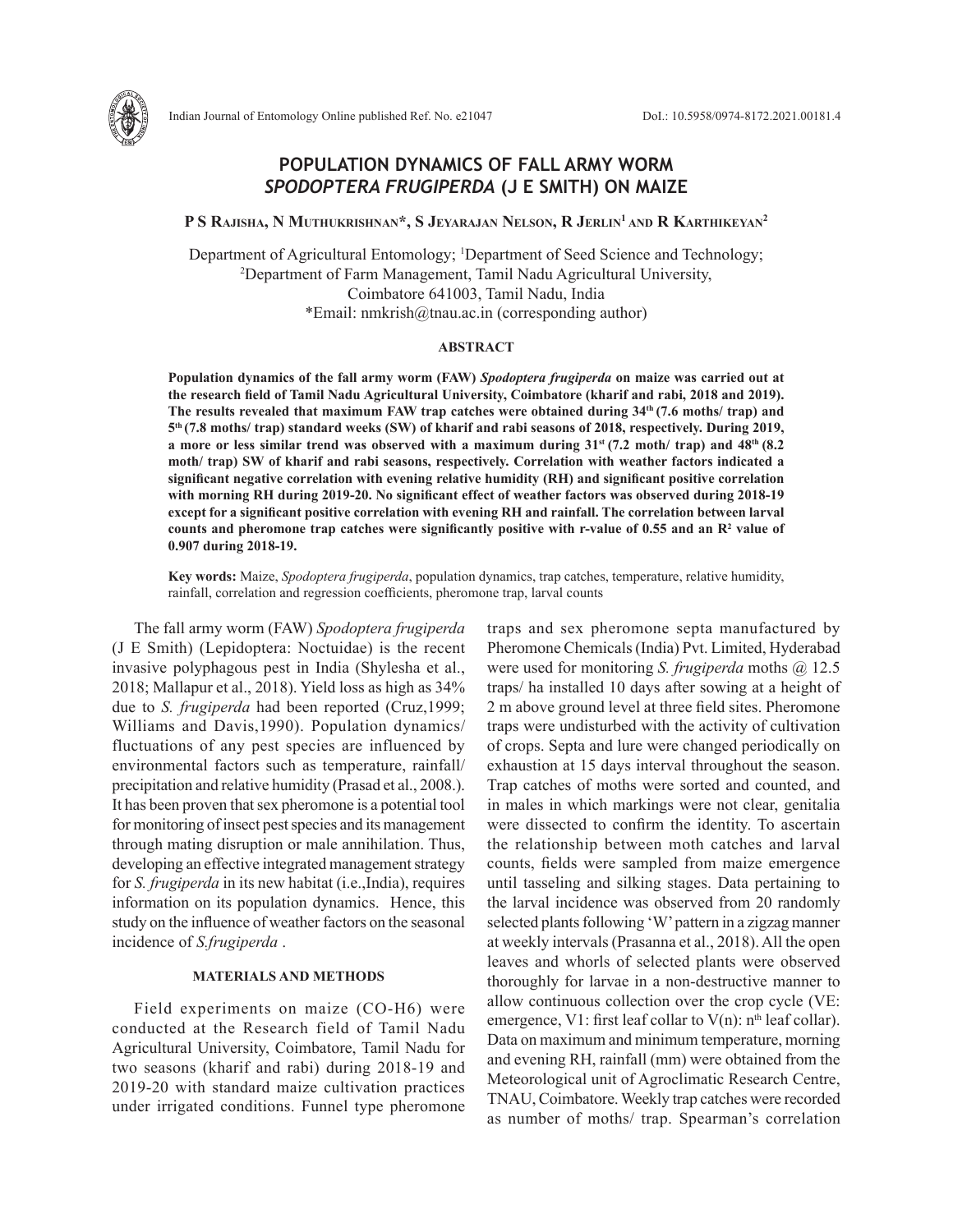analysis was performed to determine correlations between moth catches and weather data. Correlation and regression an analysis was done using SPSS 16.0 software. A one-way ANOVA was conducted to assess statistically significant differences in FAW density across maize development stages.

## **RESULTS AND DISCUSSION**

Trap captures of *S. frugiperda* varied significantly in different weeks of growing season (kharif and rabi) in 2018 and 2019. Trap catch data indicate that the *S. frugiperda* survived year round in this location; in 2018, the incidence was maximum during  $34<sup>th</sup>$  (7.6 moth/ trap) and  $5<sup>th</sup>$  (7.8 moth/trap) standard weeks (SW) of kharif and rabi seasons, respectively (Fig. 1); during 2019, a more or less similar trend was observed with a maximum during  $31^{st}$  (7.2 moths/ trap) and  $48^{th}$  SW (8.2 moth/ trap), kharif and rabi seasons and the least during  $44<sup>th</sup> (1.2 \text{ moth/ trap})$  and  $6<sup>th</sup> SW (1.9 \text{ moth/ trap})$ . Pooled data revealed that peak activity was during 43rd SW (7.85 moths/ trap). These results are in accordance with earlier results of Kumar et al. (2020) who observed its peak incidence in second fortnight of July 2019 and minimum in second fortnight of October during kharif season. Similarly, Nboyine et al. (2020) reported that the moth trap catches increased from July and peak was during August; thereafter moth catches declined significantly. During kharif 2018, the trap catches revealed a non significant positive correlation with maximum temperature  $(r=0.127)$ , minimum temperature (r=0.073) and significant negative correlation with evening RH  $(r=0.714)$  and rainfall  $(r=-0.763)$  while non significant negative correlation with morning RH. No significant impact of weather was noticed during rabi 2018 and about 81.3% and 26.2% variation in moth trap catches was due to all weather factors considered in multiple regression for both kharif and rabi seasons, respectively (Fig. 1). During kharif 2019, correlation coefficient with maximum temperature and morning RH were non-significant and positive (r=0.438 and 0.217) while with rainfall it was significant and positive (r=0.088). Multiple regression indicated that about 43.0 and 51.4% variation in trap catches is contributed by the weather factors. The pooled data revealed that maximum temperature ( $r = 0.61$ ) and evening RH ( $r =$ 0.59) had significant correlation with trap catches during kharif season, while during rabi season all the weather parameters exhibited a nonsignificant correlation. Paul



Correlation coefficients and regression- incidence of S. frugiperda vs. weather factors Correlation coefficients and regression- incidence of *S. frugiperda* vs. weather factors

| Year       |                                                                                                                                   | $Max.Temp(^{0}C)$                                                                                                                     | Min.Temp $(^{0}C)$ | Mor. RH $(\%)$ | Eve. RH $(\%$ ) | Rainfall (mm) |
|------------|-----------------------------------------------------------------------------------------------------------------------------------|---------------------------------------------------------------------------------------------------------------------------------------|--------------------|----------------|-----------------|---------------|
| 2018-19    | Kharif                                                                                                                            | 0.127                                                                                                                                 | 0.073              | $-0.493$       | $-0.714*$       | $-0.763*$     |
| (Moth trap |                                                                                                                                   | Y=37.892+(-0.934X <sub>1</sub> )+(1.144X <sub>2</sub> )+(-0.081X <sub>3</sub> )+(-0.373X <sub>4</sub> )+(-0.123X <sub>5</sub> )+1.107 |                    |                |                 | $R^2 = 0.813$ |
| catches)   | Rabi                                                                                                                              | $-0.211$                                                                                                                              | 0.211              | 0.108          | $-0.241$        | $-0.206$      |
|            |                                                                                                                                   | Y=26.698+(-1.123X <sub>1</sub> )+(0.961X <sub>2</sub> )+(0.078X <sub>2</sub> )+(-0.272X <sub>4</sub> )+(-0.297X <sub>5</sub> )+2.098  |                    |                |                 | $R^2 = 0.262$ |
| 2019-20    | Kharif                                                                                                                            | 0.438                                                                                                                                 | $-0.115$           | 0.217          | $-0.387*$       | $0.088*$      |
| (Moth trap |                                                                                                                                   | Y=-18.218+(0.429X <sub>1</sub> )+(-0.133X <sub>2</sub> )+(0.268X <sub>2</sub> )+(-0.148X <sub>4</sub> )+(0.035X <sub>5</sub> )+1.663  |                    |                |                 | $R^2 = 0.430$ |
| catches)   | Rabi                                                                                                                              | 0.340                                                                                                                                 | $-0.435$           | $0.268*$       | $-0.485*$       | $-0.364*$     |
|            | Y=88.327+(2.849X <sub>1</sub> )+(1.091X <sub>2</sub> )+(0.106X <sub>3</sub> )+(0.557X <sub>4</sub> )+(0.087X <sub>5</sub> )+1.472 |                                                                                                                                       |                    |                |                 | $R^2 = 0.514$ |

Fig. 1. Population dynamics of *S. frugiperda* on maize (pooled data, kharif and rabi, 2018, 2019)